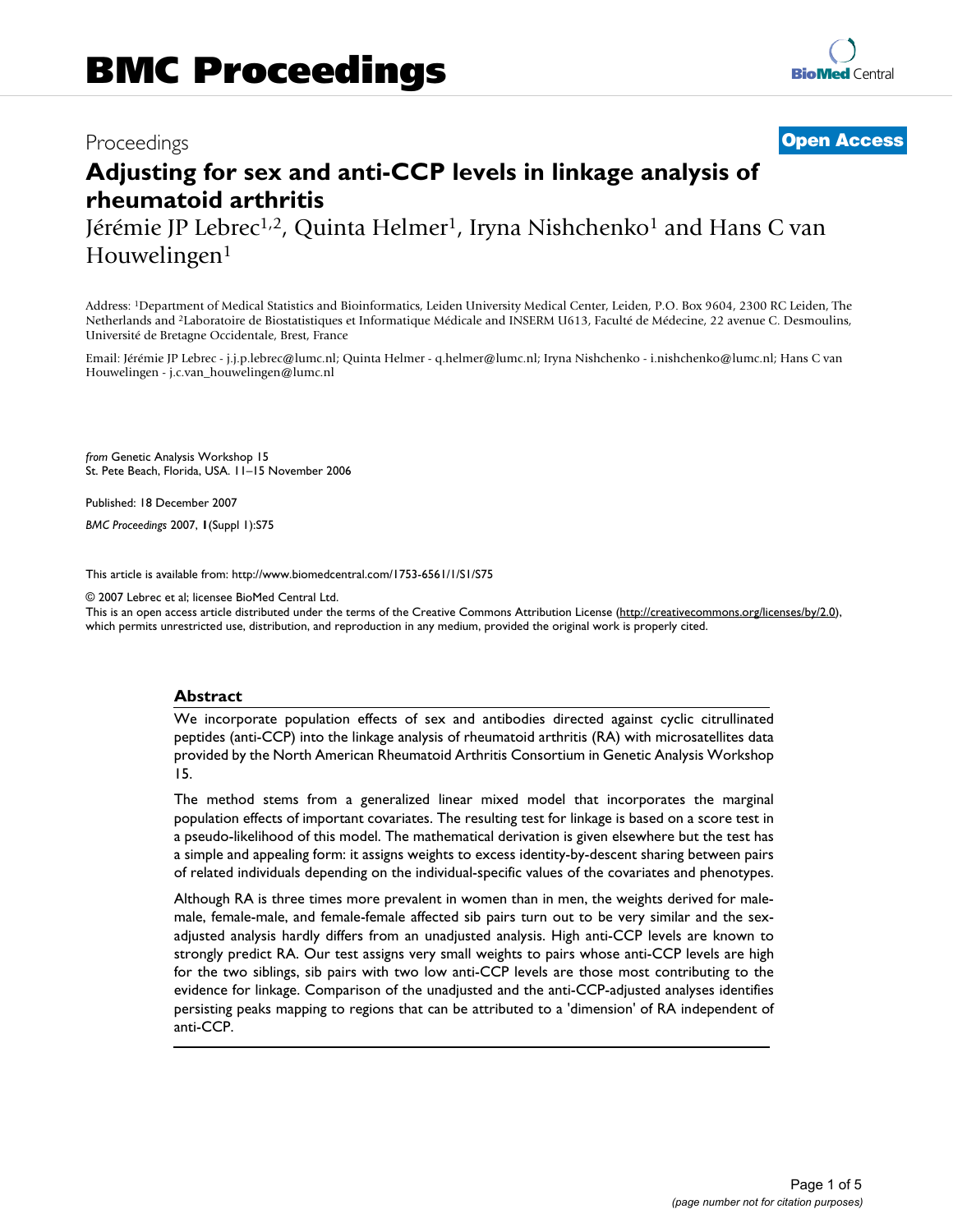## **Background**

In linkage analysis of continuous traits, random samples of families are often available. The marginal effect of important covariates such as sex and age is routinely incorporated into the mean structure of the variance components model. For binary traits, families are often ascertained (e.g., in affected sib-pair designs) and estimates of the effect of covariates at the population level cannot be obtained. In such designs, incorporation of covariates is usually based on models in which the identity-by-descent (IBD) probabilities are allowed to depend on those covariates [1]. External information on covariates obtained via population-based studies is therefore ignored altogether. For example, age may substantially affect the probability of developing a disease. Failure to adjust for such important covariates may lead to a sub-optimal test. In addition, allowance for the effect of those covariates allows inclusion of unaffected individuals in the analysis and this could have a non-negligible effect on power for common diseases. We have proposed to use a generalized linear mixed model (GLMM) as a natural extension of the variance components model in order to incorporate marginal covariate effects [2]. In this paper, we show how the resulting test can be applied in order to adjust for sex as well as for antibodies directed against cyclic citrullinated peptides (anti-CCP) in linkage analysis for rheumatoid arthritis (RA). We used the microsatellites data for 489 informative families families provided by the North American Rheumatoid Arthritis Consortium (NARAC) in Genetic Analysis Workshop 15. It consisted of about 90% Caucasian families, most of which (approximately 88%) were affected sib pairs, the rest had three or more affected siblings; only 10 individuals were unaffected.

# **Methods**

## *The generalized linear mixed model for linkage*

The GLMM models the probability of RA as a function of a linear predictor (sum of the covariate effects+random effect) via a logistic link. In the case of two siblings indexed by  $j = 1$ , 2, the model is as follows: given some observed covariates  $X_i$  with population effect estimates  $\beta$ and some unobserved random effects *bj* , the disease status of the two siblings are independent random variables  $Y_i =$  $0/1$ , with a distribution given by  $f(y_i=1|X_i,b_i) = \frac{e^{A_i\beta^{i}+b_i}}{x^{i}+b_i}$ . Given the proportion of  $j = 1 | \Lambda_j, v_j | = \frac{1}{1 + e}$  $X_i\beta + b$  $X_i\beta + b$  $(y_j = 1 | X_j, b_j) = \frac{e^{X_j \beta + b_j}}{1 + e^{X_j \beta + b_j}}$ +  $1 \Big| X_j, b_j \Big| = \frac{c}{1 + e^{X_j \beta + 1}}$ , β β

alleles shared IBD  $(\pi)$  of the sib pair at a putative location with linkage effect γ, the unobserved random variables *bj* are normally distributed with mean 0, variance  $\sigma^2$ , and covariance  $\sigma^2 \times [\rho + \gamma(\pi - 0.5)]$  as in the usual variance components model for continuous traits. In principle, the

model parameters  $\beta$ ,  $\sigma^2$ , and  $\rho$  require population data on sib pairs in order to be estimated. In fact, estimation is often difficult and we have proposed an approximate adhoc method that is fully described by Lebrec and van Houwelingen [2]. We test for linkage, i.e.,  $\gamma > 0$  versus  $\gamma = 0$ using a score test for this parameter in a pseudo-likelihood of the previously described GLMM, the result is a simple weighted average of the estimated IBD sharing between the two siblings  $\hat{\pi}_i$  in each family (indexed by *i*  $= 1,..., N$ 

$$
T = \frac{\sum_{i=1}^{N} w_i \times (\hat{\pi}_i - 0.5)}{\sqrt{\sum_{i=1}^{N} w_i^2 \times \text{var}(\hat{\pi}_i)}}.
$$

The actual test is one-sided, so negative values of *T* are set to 0 and the resulting statistic  $T^*$  follows the usual  $0.5\chi_0 +$  $0.5\chi_1$  mixture under the null hypothesis. The weight  $w_i$ given to a specific sibling pair depends not only on the segregation parameters  $\beta$ ,  $\sigma^2$ , and  $\rho$  but also on its covariate values. The weight  $w_i$  in the linkage statistic given by Eq. (1) is as follows: in a sib pair with individuals indexed by *j* = 1, 2, let  $\Psi_i = E[Y_i | X_i, \theta_i = 0] = \frac{\mathcal{U}_i}{V_i \theta_i}$ β β β  $\mathcal{L}_{ij} = E[Y_j | \Delta_j, \theta_j = 0] = \frac{1}{1 + e^{X_j \beta}}, \psi_j = \text{Var}(Y_j | \Delta_j, \theta_j = 0) = \frac{1}{1 + e^{X_j \beta}}$ *X*  $\overline{X_i \beta}$ ,  $\psi_j$  = val  $\left(\gamma_j | \Lambda_j, \theta_j\right)$ *X*  $E(y_j | X_j, b_j = 0) = \frac{e^{X_j p}}{1 + e^{X_j \beta}}, \psi_j'' = \text{var}(y_j | X_j, b_j = 0) = \frac{e^{X_j p}}{1 + e^{X_j \beta}}$ *e*  $y_i | X_i, b_i = 0 = \frac{e}{\sqrt{2\pi}}$ *e j j j*  $y'_{j} = E(y_{j} | X_{j}, b_{j} = 0) = \frac{e^{y_{j}}}{1 + e^{X_{j}\beta}}, \psi''_{j} = \text{var}(y_{j} | X_{j}, b_{j} = 0) = \frac{e^{y_{j}}}{1 + e^{X_{j}}}$ + 0 1 0 1 ,  $( 1 + e^{-\gamma t})$ 2

, and  $v_j = \left(\sigma^2 w_j^{v_i}\right)^{-1}$ , the weight given to this sibling pair

in the test statistic is given by  $\left[ \left\{ (1 + v_1)(1 + v_2) + \rho^2 \right\} (v_1 - v_1) (v_2 - v_2) \right]$ 

$$
v_1v_2\{(1+v_1)(1+v_2)-\rho^2\}^{-2}\times\left[-\rho(1+v_2)\left(v_1-\psi_1\right)^2-\rho(1+v_1)\left(v_2-\psi_2\right)^2+\rho\left(\sigma^2v_1v_2\right)^{-1}\{(1+v_1)(1+v_2)-\rho^2\}\right]
$$

### *Estimation of segregation parameters*

.

Population data are required in order to obtain estimates of the segregation parameters  $\beta$ ,  $\sigma^2$ , and  $\rho$ . In fact, full maximum-likelihood estimation is often a difficult exercise for this type of data so we advocate the use of an approximate method of estimation which has been applied here [2]. Based on an arbitrary value  $\rho = 0.8$ , we estimate  $\beta$  and  $\sigma^2$  so as to best reflect prevalence of RA in men and women (0.5% and 1.5%) as well as the overall recurrence risk ratio  $\lambda_s = 6$ . The choice of those estimates does not affect the asymptotic validity (type I error) of the method, indeed the test statistic has mean 0 and variance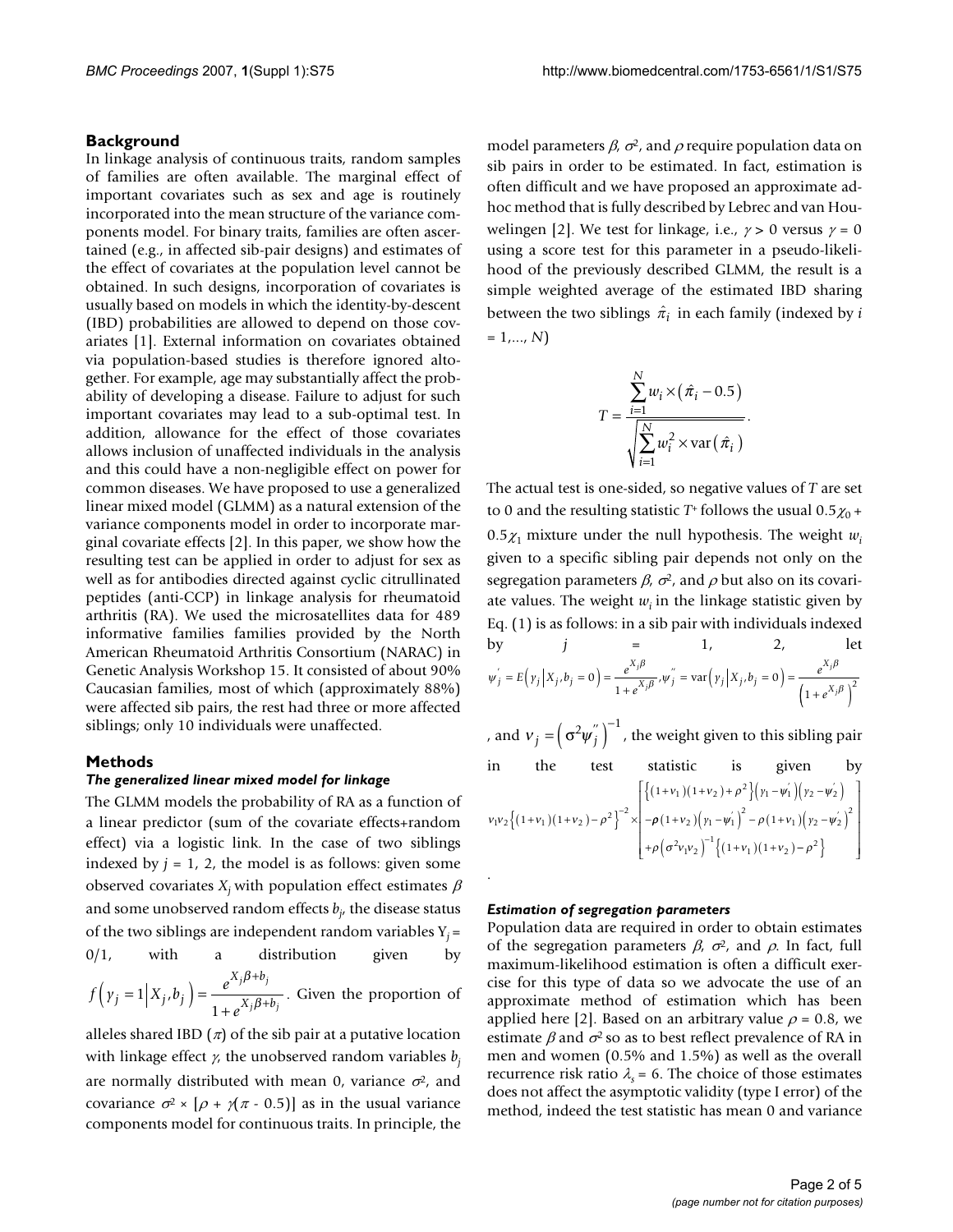1 under the null hypothesis, and only slightly influences the efficiency of the test.

For anti-CCP levels, we first used the available measurements in NARAC to estimate the distribution of anti-CCP levels in RA patients (we chose one affected sib at random per family) and in healthy individuals (only 11 unrelated individuals) separately. The estimation was carried out separately in the two groups using a nonparametric method (Gaussian kernel). Based on an overall prevalence of 1% for RA, we used Bayes formula to derive the probability of an individual to be a RA patient conditional upon his/her anti-CCP level. Given the very limited data available in healthy patients, the resulting curve exhibited high instability, especially for high anti-CCP levels, so we eventually smoothed the results by fitting a logistic curve.

# **Results**

## *Adjustment for sex*

For a correlation between random effects  $\rho = 0.8$ , the segregation estimation lead to a variance  $\sigma^2$  = 2.5 and sex effect  $\beta$  =(-6.43, 0.73). Taking male-male pairs of affected individuals as the reference, the relative weights were 0.97 in female-female pairs and 0.99 in male-female affected pairs. Thus, there was little difference in weighing of pairs of different kinds. Discordant pairs provided very little information for traits with a prevalence like RA (relative weight of -0.01 for female-female pairs). The results of the analysis hardly differed from an unadjusted analysis that only incorporated affected pairs and are therefore not presented.

# *Adjustment for anti-CCP levels*

Based on the same parameters  $\rho$  and  $\sigma^2$  as for sex, the logistic curve describing the effect of anti-CCP level *X* on the probability of developing RA was estimated as  $-14 + 0.2X$ 

 $e^{-14+0.2\lambda}$ . Anti-CCP level is a special type of covari- $1 + e^{-14 + 0.2X}$ 

ate for RA because it is actually biologically related to the disease. The purpose of our analysis was therefore to assess whether linkage peaks for RA could be entirely accounted for by the anti-CCP measurements. The remaining peaks or potential new peaks could be attributed to a different component of the disease.

The test yielded very extreme relative weights (see Fig. 1) in which affected pairs with both individuals having high anti-CCP values became negligible compared to affected pairs with both individuals having low anti-CCP values, while pairs with very different anti-CCP values became discordant (i.e., were given negative weights). The genome-wide scan is presented in Figure 2. Initial suggestive peaks present on chromosomes 1, 9, 10, and 18 have disappeared, so they can be entirely attributed to anti-CCP levels. Peaks on chromosomes 6, 7, 8, 12, and 16 remain or are enhanced so they cannot be completely attributed to anti-CCP levels.

# **Discussion**

A test derived to explicitly incorporate population effects of covariates into linkage analysis of binary traits was applied to the mapping of genes responsible for RA. The covariates were both categorical (sex) and continuous (anti-CCP levels), and individual-specific. Adjustment for sex (moderate effect) appears to have a negligible effect in the case of a relatively rare condition like RA. The analysis adjusting for anti-CCP levels (very strong covariate effect) has a substantial effect on the analysis as demonstrated by the relative weights given to different pairs. This is consistent with the theoretical results derived by Lebrec and van Houwelingen [2]. A simultaneous adjustment of both sex and anti-CCP levels could have also been possible but the scarcity of anti-CCP data in healthy individuals deterred us from doing so.

Usual approaches to adjusting for covariates in linkage analysis for binary traits usually boil down to letting the IBD sharing vary depending on covariate values of the data [1]. The effects of covariates in the population is not taken into account. The method applied here allows to do

#### **Histogram of Weights**



#### Figure 1

**Histogram of sib-pair-specific relative weights used in anti-CCP adjusted analysis**. The y-axis represents the number of sib pairs with a given weight appearing on the xaxis.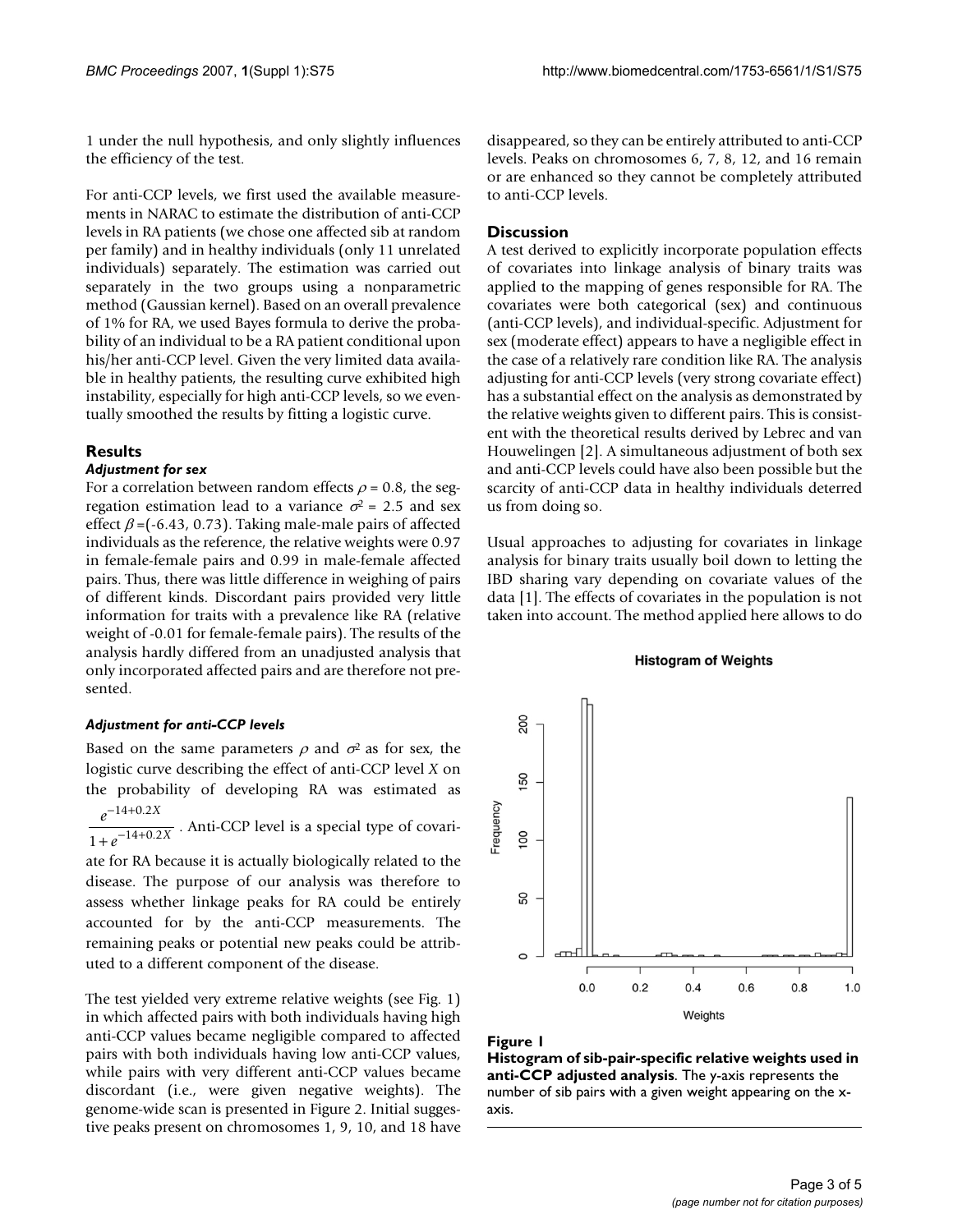

so in an simple manner. The relative weights used in weighing the pairs of related individuals are meant to reflect as closely as possible the actual ratios in excess IBD sharing between the different types of pairs. The closer those weights are to reality, the more efficient the method will be in terms of power. This depends on two factors: the plausibility of the GLMM used as well as the accuracy of the likelihood approximation used [2]. We stress, though, that whatever the weights used, the test remains valid (at least asymptotically) in terms of type I error. This might not be the case in small samples (and with highly unbalanced test weights) where it is advisable to simulate *p*-values by gene dropping conditional on the test's weights.

In conclusion, for a relatively rare disease like RA, allowance of covariates with only moderate effects like sex brings little added value compared to an unadjusted analysis. Only covariates with very strong effect on the proba-